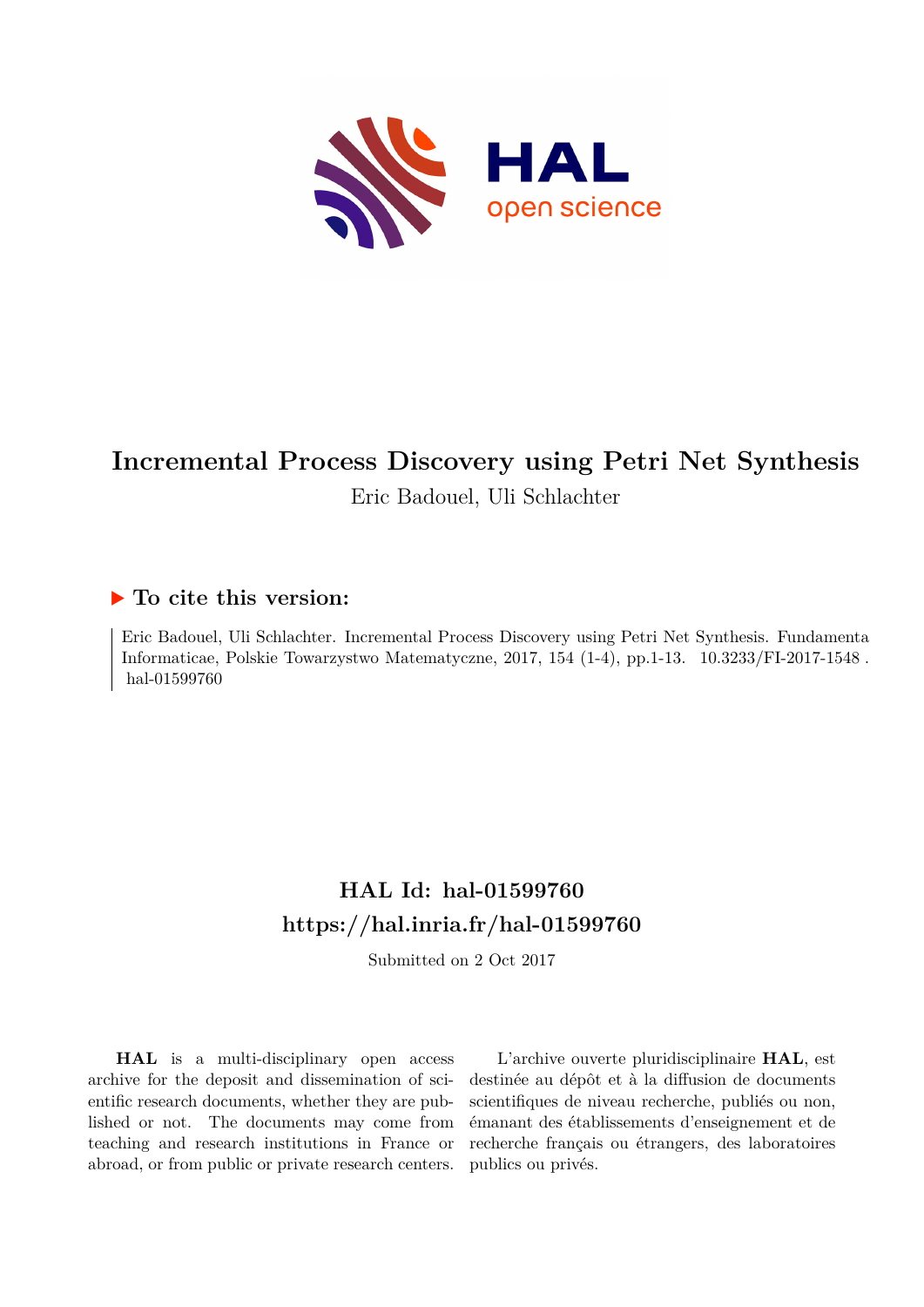# Incremental Process Discovery using Petri Net Synthesis

Eric Badouel Inria Rennes-Bretagne Atlantique Campus de Beaulieu, F35042 Rennes, France eric.badouel@inria.fr

Uli Schlachter<sup>∗</sup> Department of Computing Science, Carl von Ossietzky Universität Oldenburg, D-26111 Oldenburg, Germany uli.schlachter@informatik.uni-oldenburg.de

July 10, 2017

#### **Abstract**

Process discovery aims at constructing a model from a set of observations given by execution traces (a log). Petri nets are a preferred target model in that they produce a compact description of the system by exhibiting its concurrency. This article presents a process discovery algorithm using Petri net synthesis, based on the notion of region introduced by A. Ehrenfeucht and G. Rozenberg and using techniques from linear algebra. The algorithm proceeds in three successive phases which make it possible to find a compromise between the ability to infer behaviours of the system from the set of observations while ensuring a parsimonious model, in terms of fitness, precision and simplicity. All used algorithms are incremental which means that one can modify the produced model when new observations are reported without reconstructing the model from scratch.

## **1 Introduction**

The notion of *region* introduced by Andrzej Ehrenfeucht and Grzegorz Rozenberg  $\left[1, 2\right]$  is at the origin of numerous studies on the synthesis of Petri nets  $\left[3\right]$ from specifications given by labelled transitions systems or by languages. Algorithmic solutions for the synthesis of Petri nets using linear algebra techniques

<sup>∗</sup>Supported by DFG (German Research Foundation) through grant Be 1267/15-1 ARS (Algorithms for Reengineering and Synthesis).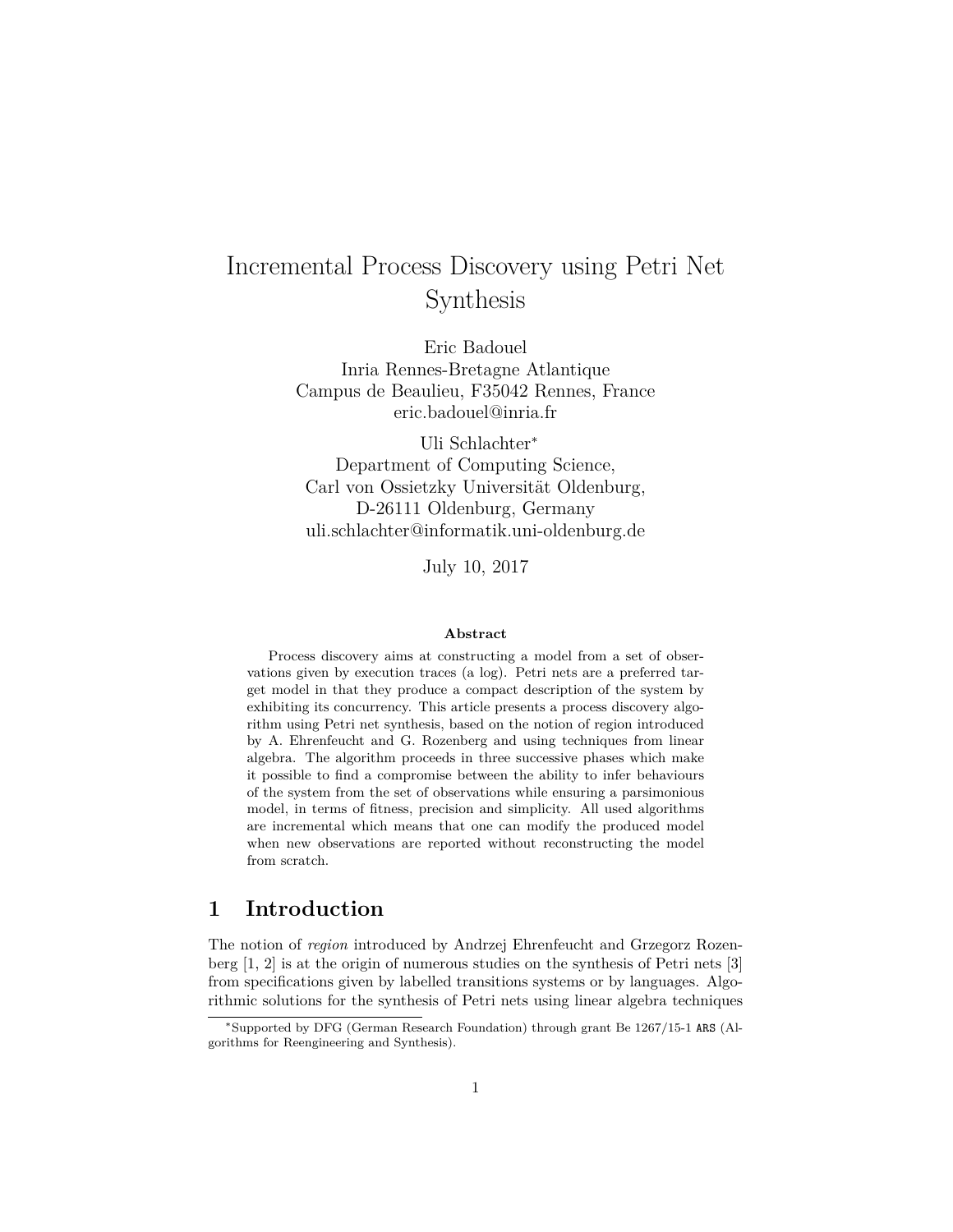[4, 5, 6] and combinatorial techniques [7, 8, 9] have been used in the context of *process discovery* [10, 11]. Indeed, the goal of process discovery [12, 13] is to construct a model of a system under observation from a set of its execution traces, a so-called *log* of the system. Even though a log usually consists of a very large set of executions traces it can not exhaust all possibilities. A process discovery algorithm should therefore be able to generalize. Namely, by learning from the samples of behaviour given in the log it must be able to infer that some execution trace that was not reported in the log is nonetheless a valid behaviour of the system. But it should not generalize too much. Otherwise the model would lack in precision. On the other hand the generated model should be as simple as possible where the complexity of a Petri net would take into account the number of its places, the weights of its flow relation etc. Another key feature is the *incrementality* of the construction which means that one can amend the model when new observations are reported without reconstructing the model from scratch.

It may also be desirable for process discovery to be able to identify possible outliers in the log. Namely, it would discard executions traces that deviate from the behaviour of the intended model and are consequently interpreted as errors. However, Petri net synthesis always provides an over-approximation of the language given as input. Thus the constructed model reproduces all the execution traces reported in the log. We say that it *fits* the log. Therefore, in the Petri net synthesis approach to process discovery one tends to consider that outliers have already been eliminated during a preprocessing phase applied to a concrete version of the log. The full log contains additional informations, including word frequencies, that can be used to detect suspicious behaviours. Thus, one considers that all execution sequences in the log are valid behaviours and therefore a correct model should fit the log. A convenience of this assumption is to enable us to cleanly delineate the learning ability of process discovery. Namely, one should only infer behaviours that are shared by all the models that fit the log. A model is precise if it adds few behaviours to those obtained by generalization. Since Petri net synthesis returns a model whose language is the least over-approximation of the log by a Petri net language (at least when all minimal regions are taken into account) it provides an optimal solution in that respect. However, this solution may be unnecessarily complicated. The remaining concern is thus to find a good compromise between precision and simplicity. For that purpose we present in this paper some techniques and heuristics that can be used to extract simpler models associated with subsets of minimal regions.

Section 2 presents a self-contained account of Petri net synthesis from a prefix-closed language. Our solution toward process discovery is described in Section 3 and assessed in the concluding section.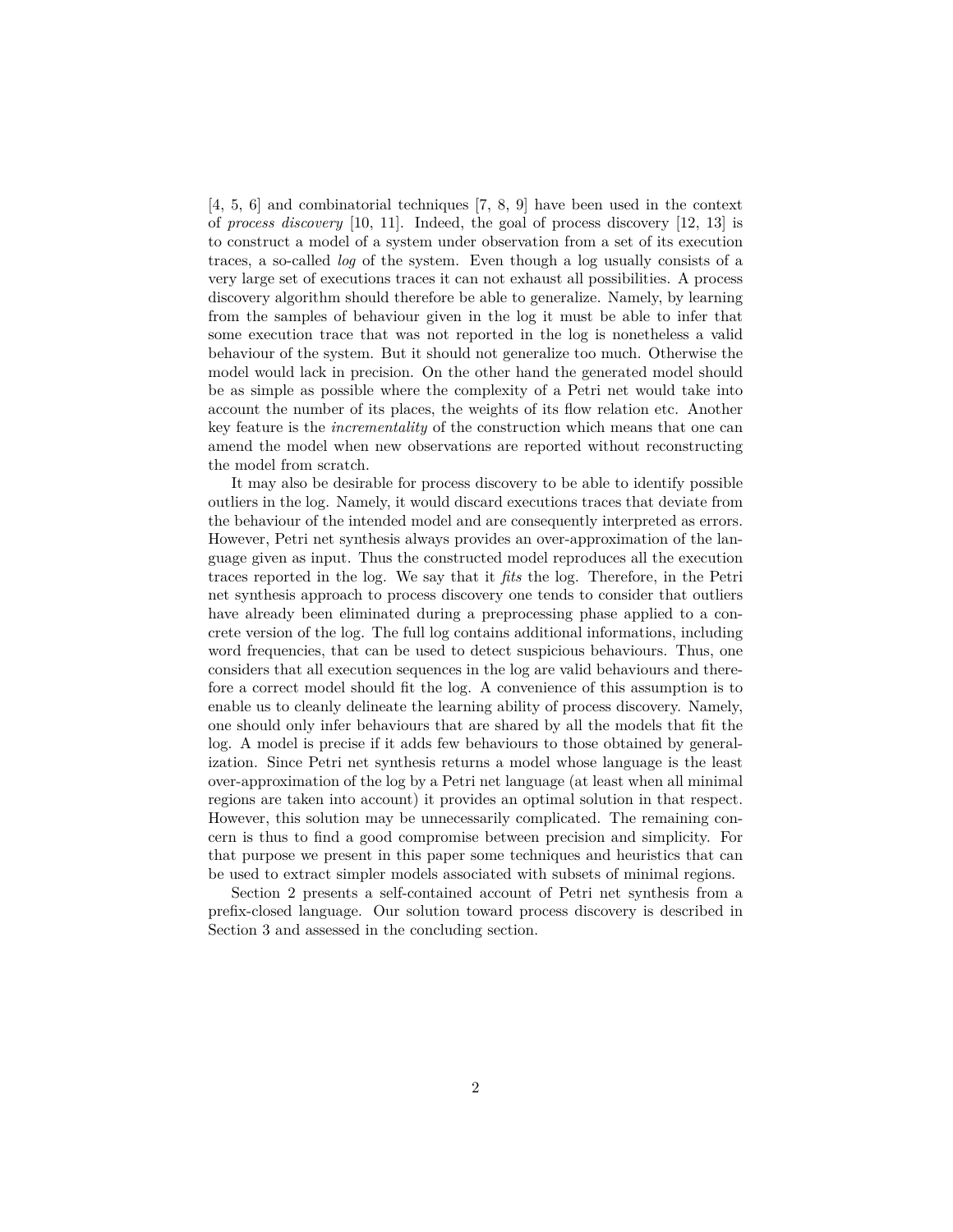## **2 Petri Net Synthesis from a Prefix-closed Language**

#### **2.1 Petri Nets**

We restrict to Petri nets whose transitions correspond bijectively to a fixed set of events  $E = \{e_1, \ldots, e_n\}$ . A place p can then be encoded as a vector  $\mathbf{p} = (p_0, \ldots, p_{2n}) \in \mathbb{N}^{1+2n}$  where  $p_0 = M_0(p)$  is the value of the place in the initial marking and the other components provide the flow relations:  $p_i = \bullet p(e_i)$  and  $p_{n+i} = p^{\bullet}(e_i)$ . Thus  $\mathbf{p} = (M_0(p); \bullet p; p^{\bullet})$ . For instance the places of the Petri net depicted in Fig. 1 are encoded by the following vectors:  $\mathbf{p_1} = (0, 2, 0, 1, 0, 0, 0, 0, 4), \mathbf{p_2} = (3, 0, 0, 1, 4, 2, 4, 0, 0), \text{ and } \mathbf{p_3} =$  $(2,0,2,0,0,0,0,1,0)$ . Since its set of transitions is fixed we identify a Petri net with its set of places and represent it by the matrix whose columns are the vectors that encode places.



Figure 1: A Petri net and its graph of reachable markings.

The transition relation between markings is given by

$$
M|e\rangle M' \iff M|e\rangle
$$
 and  $M' = M \bullet e$ 

where  $\bullet$  is a (total) action of the set of events  $E$  on the set of "extended" markings  $M \in \mathbb{Z}^P$  where P is the set of places (in which we admit negative entries). It is defined via the next three points where  $e \in E$  and  $w \in E^*$ : (1)  $M \bullet \varepsilon = M$ , (2)  $(\forall p \in P)$   $(M \bullet e)(p) = M(p) - p^{\bullet}(e) + \bullet p(e)$ , and (3)  $M \bullet (w \cdot e)$  $(e) = (M \bullet w) \bullet e$ . Relation  $M(w)$  given next ensures that reachable markings contain only non-negative entries: (1)  $M\ket{\varepsilon}$  always holds, (2)  $M\ket{e} \iff (\forall p \in$ *P*)  $M(p) \geq p^{\bullet}(e)$ , and (3)  $M[w \cdot e] \iff M[w]$  and  $M \bullet w[e]$  The language of a Petri net  $\mathcal{L}(N) = \{w \in E^* \mid M_0[w]\}$  is thus a prefix-closed language of  $E^*$ . Note that

$$
(M \bullet w)(p) = M_0(p) + \Psi(w)(\bullet p - p^{\bullet})
$$
\n(1)

where  $\Psi(w) \in \mathbb{N}^E$ , the *Parikh vector* of *w*, records the number  $\Psi(w)(e_i)$  of occurrences of letter  $e_i$  in  $w: \Psi(w)(e_i) = \sharp_{e_i}(w)$ .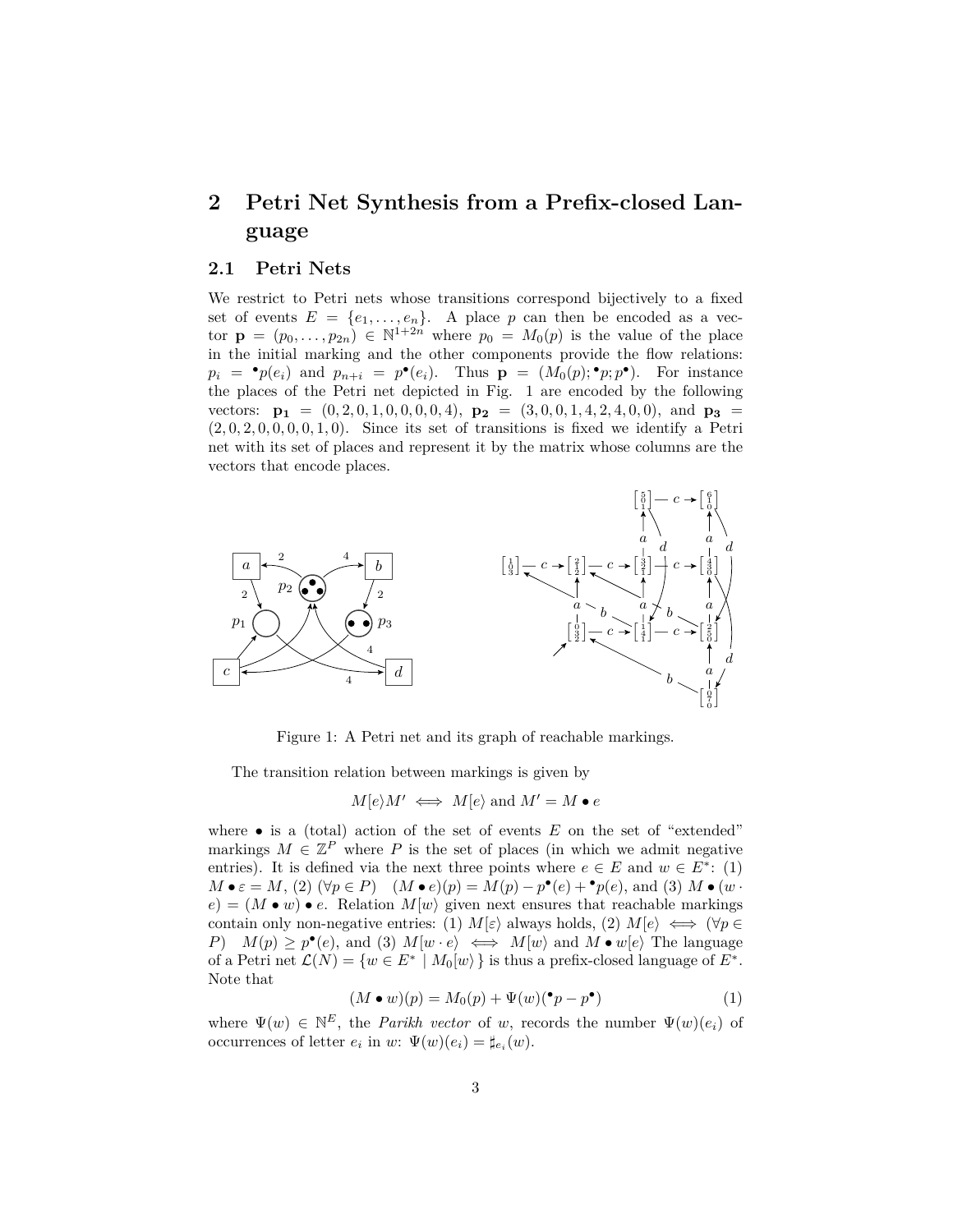### **2.2 Regions**

If  $L \subseteq E^*$  is a prefix-closed language one has  $L \subseteq \mathcal{L}(N) \iff (\forall w \cdot e \in$ *L*)  $M_0 \bullet w(e)$ . Hence by Equation (1):  $L \subseteq \mathcal{L}(N) \iff (\forall w \cdot e \in L)(\forall p \in \mathcal{L})$ *N*)  $M_0(p) + \Psi(w)(\bullet p - p\bullet) \geq p\bullet(e)$ . Using the vector encoding of places this equivalence can be reformulated as

$$
L \subseteq \mathcal{L}(N) \iff (\forall w \cdot e \in L)(\forall \mathbf{p} \in N) \quad \langle \Psi(w), e \rangle \cdot \mathbf{p} \ge 0 \tag{2}
$$

where  $\langle \mathbf{v}, e \rangle = (1; \mathbf{v}; -\mathbf{v} - e)$  for  $\mathbf{v} \in \mathbb{N}^E$  and  $e \in E$ . We let  $L^{\mathbf{C}} \subseteq \mathbb{N}^E \times E$  denote the set of pairs  $(\mathbf{v}, e)$  for which exists  $w \in L$  such that  $\Psi(w) = \mathbf{v}$  and  $w \cdot e \in L$ . We identify  $L^{\mathbf{C}}$  with the matrix whose rows are the vectors  $\langle \mathbf{v}, e \rangle$ .<sup>1</sup> One has

$$
L \subseteq \mathcal{L}(N) \iff (\forall \mathbf{p} \in N) \quad L^{\mathbf{C}} \mathbf{p} \ge 0 \tag{3}
$$

and then  $L \subseteq \mathcal{L}(N) \iff L^{\mathbf{C}}N \geq 0$ . In view of Equation (3), we let the *regions* of a prefix-closed language *L* be the places of the net synthesized from *L*, given as  $\mathcal{N}(L) = \{ \mathbf{p} \in \mathbb{N}^{1+2n} \mid L^{\mathbf{C}} \mathbf{p} \ge 0 \}.$  Hence we have a Galois connection between prefix-closed languages and Petri nets:

$$
L \subseteq \mathcal{L}(N) \iff L^{\mathbf{C}}N \ge 0 \iff N \subseteq \mathcal{N}(L) \tag{4}
$$

Using Equation (3) with  $L = \mathcal{L}(N)$  we get that  $(\forall \mathbf{p} \in N)$   $\mathcal{L}(N)^{\mathbf{C}} \mathbf{p} \geq 0$ , i.e. a place of a Petri net is a region of its language, called the *extension* of the place. Nonetheless not all regions of  $L = \mathcal{L}(N)$  are extensions of places of *N*. They correspond to places that can be added to *N* without modifying its language. Due to the Galois connection the composition  $\mathcal{N}(\mathcal{L}(\cdot))$  is indeed a closure operation and  $\mathcal{N}(\mathcal{L}(N))$ , called the *saturation* of N, is obtained by adding to  $N$  all the places that permit the execution of every word in  $\mathcal{L}(N)$ .<sup>2</sup>

### **2.3 Separation Problems**

Applying the Galois connection (Equation 4) to an atomic Petri net  $N = \{p\}$ tells us that

$$
L \subseteq \mathcal{L}(\{\mathbf{p}\}) \iff \mathbf{p} \in \mathcal{N}(L) \tag{5}
$$

meaning that a vector  $p \in \mathbb{N}^{1+2n}$  is a region of *L* if and only if, viewed as an atomic Petri net, it allows the execution of every word in *L*. Note that  $w \cdot e \in \mathcal{L}({\bf{p}})$  if and only if  $w \in \mathcal{L}({\bf{p}})$  and  $\langle \Psi(w), e \rangle \cdot {\bf{p}} \geq 0$ . Hence for any  $w \in \mathcal{L}({\{\mathbf{p}\}})$  and  $e \in E$  we say that *place* **p** *inhibits event e after reading w* when  $\langle \Psi(w), e \rangle \cdot \mathbf{p} < 0$ . Accordingly, for any prefix-closed language *L*, we let

<sup>&</sup>lt;sup>1</sup>Note that  $\langle v, e \rangle$  determines both vector  $v \in \mathbb{N}^E$  and event  $e \in E$  so that we shall allow ourselves to write for instance  $(\exists \langle \mathbf{v}, e \rangle \in L^{\mathbf{C}})$   $\Phi(\mathbf{v}, e)$  in place of  $(\exists w \in E^*) (\exists e \in E)$   $w \cdot e \in E$  $L \wedge \Phi(\Psi(w), e)$ , and accordingly to view  $L^{\mathbf{C}}$  also as a set of vectors in  $\mathbb{Z}^{1+2n}$ , the rows of matrix *L***C**.

<sup>2</sup>The following properties are direct consequences of the Galois connection: (1) *L* is a Petri net language, i.e.  $(\exists N)$   $L = \mathcal{L}(N)$ , if and only if  $L = \mathcal{L}(\mathcal{N}(L))$ ; (2) if *N* is a synthesized net, i.e.  $(\exists L)$  *N* =  $\mathcal{N}(L)$ , then  $N = \mathcal{N}(\mathcal{L}(N))$  and it is the largest Petri net with the given language (i.e., *N* is saturated); (3)  $\mathcal{L}(\mathcal{N}(L))$  is the least Petri net language containing *L*.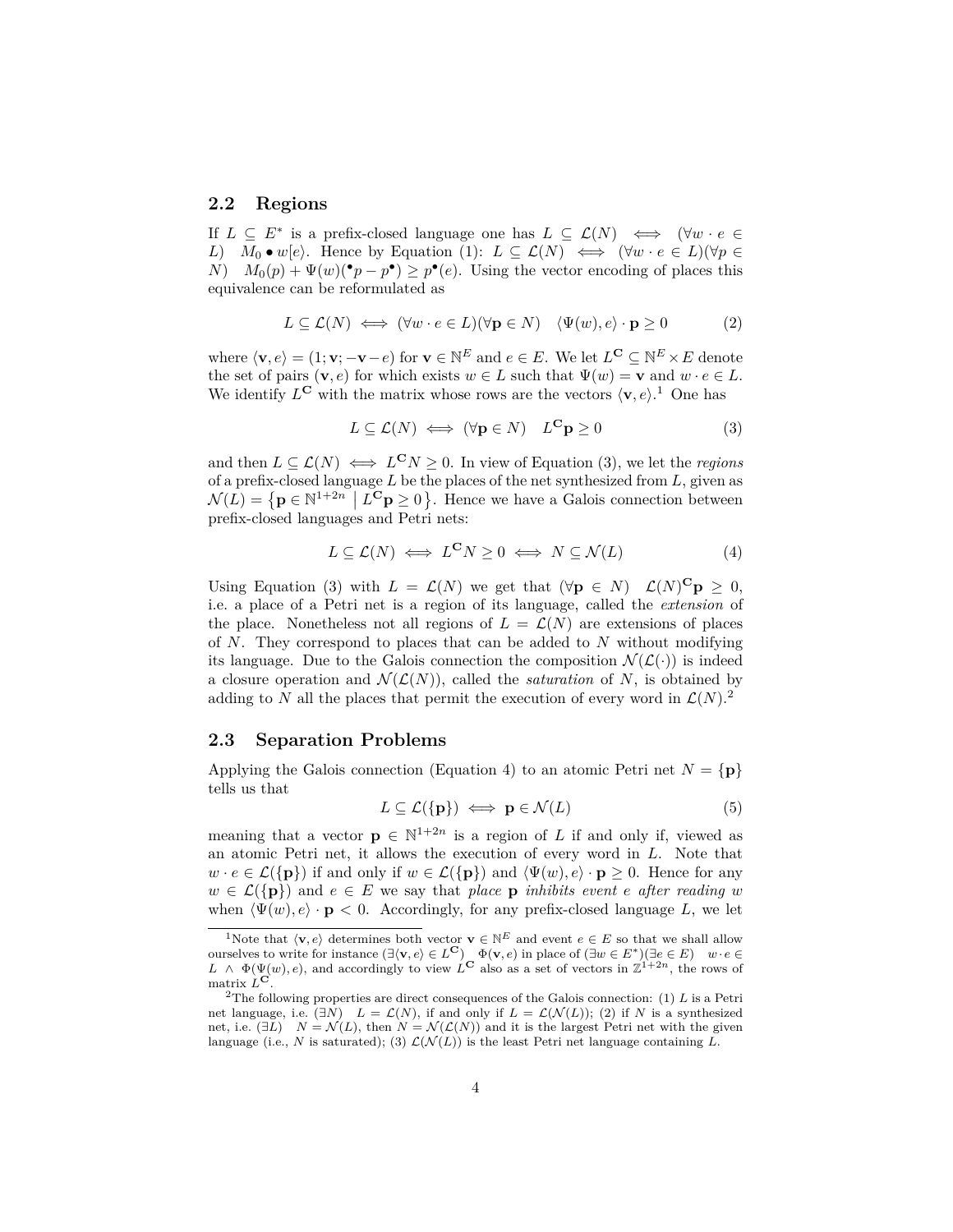$L^{\text{SP}} \subseteq \mathbb{N}^E \times E$  denote the set of vectors  $\langle \mathbf{v}, e \rangle$  for which exists  $w \in L$  such that  $\Psi(w) = \mathbf{v}$  and  $w \cdot e \notin L$ . An element  $\mathbf{sp} \in L^{\text{SP}}$  is called a *separation problem for L*. We say that place  $p \in \mathbb{N}^{1+2n}$  *witnesses* the separation problem  $sp \in L^{\text{SP}},$ or that the separation problem is solved by the place, when  $\mathbf{sp} \cdot \mathbf{p} < 0$ . Then a language *L* is a Petri net language, i.e.  $L = \mathcal{L}(N)$  for some Petri net *N*, if and only if every instance of the separation problems in *L* **SP** is solved by some place of *N*. Then  $N \subseteq \mathcal{N}(L)$ , i.e. *N* is formed from a subset of regions of *L*. <sup>3</sup>

Say that a set  $R \subseteq \mathcal{N}(L)$  of regions is *complete* w.r.t. a prefix-closed language *L* if it witnesses all solvable instances of separation problems, i.e. for every  $\langle \mathbf{v}, e \rangle \in L^{\mathbf{SP}}, \text{ when } (\exists \mathbf{p} \in \mathcal{N}(L)) \quad \langle \mathbf{v}, e \rangle \cdot \mathbf{p} < 0, \text{ then also } (\exists \mathbf{p} \in R) \quad \langle \mathbf{v}, e \rangle \cdot \mathbf{p} < 0$ 0. Suppose that *L* is a Petri net language.  $R \subseteq \mathcal{N}(L)$  is complete if and only if  $\mathcal{L}(R) = L$ . In particular if  $R \subseteq N \subseteq \mathcal{N}(\mathcal{L}(N))$  then R is complete if and only if  $\mathcal{L}(R) = \mathcal{L}(N)$ , i.e. places in  $N \setminus R$  are redundant places that can be dropped without modifying the language. If *L* is not a Petri net language and  $R \subseteq \mathcal{N}(L)$  is a complete set of regions then the language  $\mathcal{L}(R)$  is not necessarily the least language of a Petri net that contains *L*. It nevertheless satisfies  $\mathcal{L}(R) \cap L \cdot E = \mathcal{L}(\mathcal{N}(L)) \cap L \cdot E^4$  which states that  $\mathcal{L}(R)$  differs from the optimal solution  $\mathcal{L}(\mathcal{N}(L))$  only after having strictly exited language L. We call such a solution a *suboptimal* Petri net solution for *L*.

### **2.4 Minimal Regions**

Two regions that differ only by a non-negative multiplicative factor, namely **p** and **p**' with  $\mathbf{p}' = k \cdot \mathbf{p}$  for some  $0 \neq k \in \mathbb{N}$ , provide equivalent places.<sup>5</sup> Thus one can without loss of generality consider vectors with rational entries and consider the cone of regions given by

$$
\mathcal{R}(L) = \left\{ \mathbf{r} \in \mathbb{Q}^{1+2n} \mid \mathbf{r} \ge 0 \ \land \ L^{\mathbf{C}} \mathbf{r} \ge 0 \right\} \tag{6}
$$

This cone is generated by its finite set of *extremal rays*. Up to a multiplication by a non-negative integer one can assume that each extremal ray has integral entries. They constitute the set  $\mathcal{R}_{\min}(L) = {\mathbf{r}_1, \dots, \mathbf{r}_K}$  of *minimal regions* of *L*. We can restrict ourselves to minimal regions because minimal regions are witnesses to all solvable separation problems (as  $\mathbf{sp} \cdot (\Sigma \lambda_i \cdot \mathbf{r_i}) < 0$  with  $\lambda_i \geq$ 0  $\implies$  ( $\exists i$ ) **sp** · **r**<sub>i</sub>  $\lt$  0) and the net synthesized from minimal regions is language equivalent to the synthesized net:  $\mathcal{L}(\mathcal{N}(L)) = \mathcal{L}(\mathcal{R}_{\min}(L))$ . Indeed, by the same reasoning as above, if  $\mathbf{p} = \sum \lambda_i \cdot \mathbf{r_i}$  inhibits event *e* after reading *w*, so does some minimal region. Hence  $\mathcal{L}(\{\mathbf{p}\}) \subseteq \bigcap_i \mathcal{L}(\{\mathbf{r_i}\}) = \mathcal{L}(\mathcal{R}_{\min}(L)).$ Thus if each separation problem can be solved by  $R \subseteq \mathcal{R}_{min}(L)$  then *L* is the language of the corresponding Petri net:  $L = \mathcal{L}(R)$ . Otherwise,  $\mathcal{L}(\mathcal{R}_{min}(L))$  is the least Petri net language that contains *L*.

<sup>&</sup>lt;sup>3</sup>Indeed *L* =  $\mathcal{L}(N)$  =  $\bigcap$  { $\mathcal{L}(\{p\})$  | **p** ∈ *N* } iff *(1)* (∀**p** ∈ *N*) *L* ⊆  $\mathcal{L}(\{p\})$ , i.e. **p** ∈  $\mathcal{N}(L)$ and  $(2)$   $(\forall w \in L)$   $(\forall e \in E)$   $w \cdot e \notin L \implies (\exists \mathbf{p} \in N)$   $\langle \Psi(w), e \rangle \cdot \mathbf{p} < 0.$ 

<sup>&</sup>lt;sup>4</sup>Indeed let  $u \in L$ , such that  $u \cdot e \notin L$  and  $u \cdot e \in \mathcal{L}(R) \setminus \mathcal{L}(\mathcal{N}(L))$ . Then  $sp = \langle \Psi(u), e \rangle$ has a solution (in  $\mathcal{N}(L)$ ) but not in *R*, a contradiction.

<sup>&</sup>lt;sup>5</sup> in the sense that one place can be replaced by the other in any Petri net without modifying its behaviour.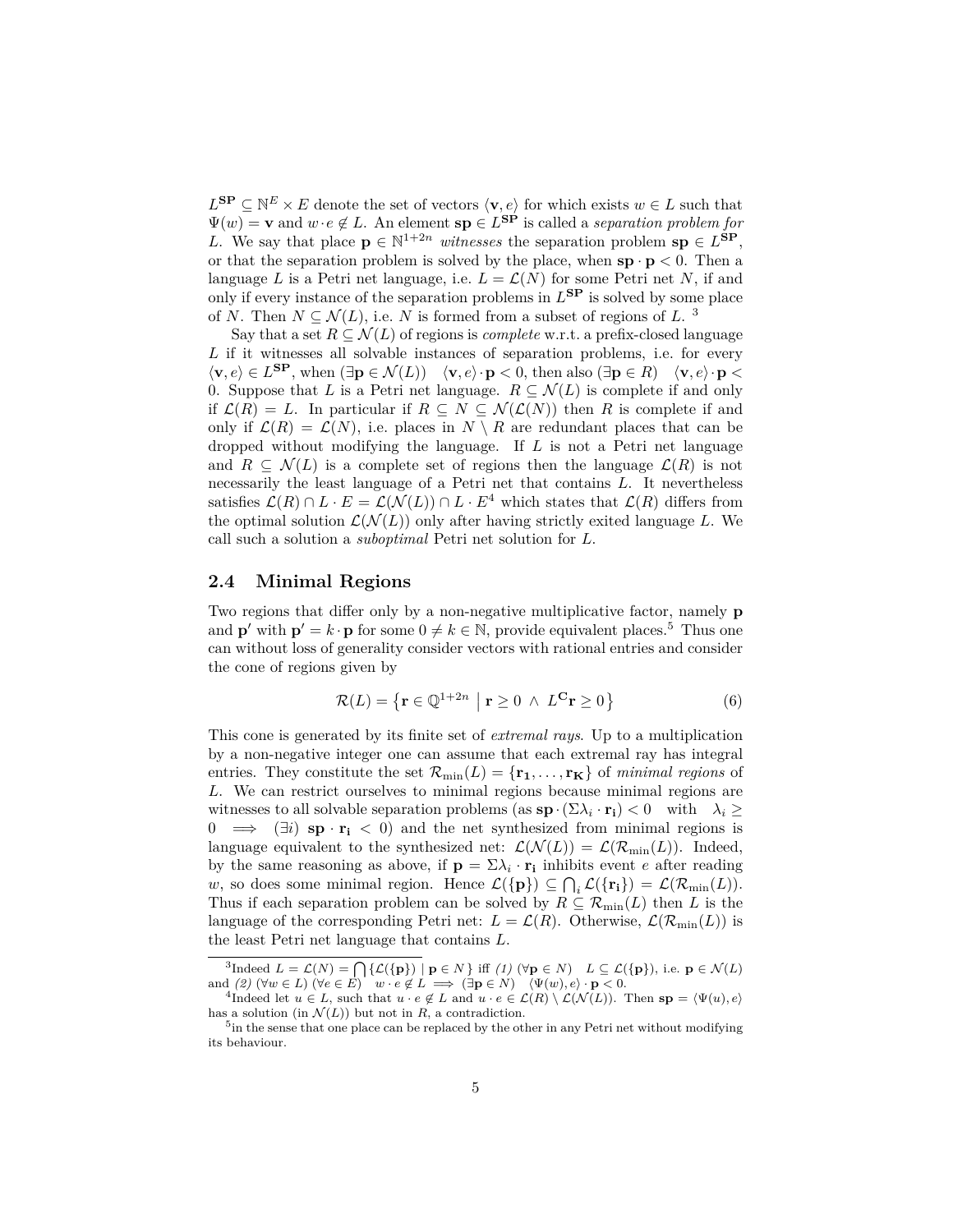## **3 Incrementality of the Synthesis**

The Petri net synthesized from a log (a prefix-closed language  $L \subseteq E^*$ ) is constructed from minimal regions that are associated with the extremal rays of the cone of regions (Equation 6). We show that this construction is incremental. Namely, it can be presented as an online process that updates the constructed Petri net model whenever new execution sequences are added to the log which are not executable in the current model. At each point in time the constructed Petri net model is such that its language is an over-approximation of the current log. For ease of presentation we decompose this process into three parts. A preprocessing phase turns the log into a so-called *specification graph* from which the set of linear constraints  $L^{\mathbf{C}}$  characterizing the set of regions and the set  $L^{\mathbf{SP}}$ of separation problems can be extracted. Then we compute the set of minimal regions based on *L* **<sup>C</sup>**. In a post-processing phase we extract a complete set of places from the full set of minimal regions via *L* **SP**.

## **3.1 Generating the Set of Linear Constraints and Separation Problems**

The specification graph of a prefix closed language *L* defines an over-approximation  $L^{\Psi,I}$  of *L* that should be part of the language of any intended Petri net realization of *L*. As such it specifies the generalization that process discovery is expected to perform. First, we define the *Parikh-Closure*  $L^{\Psi}$  of *L* that characterizes all Petri net models of *L* and then we refine it to *L* <sup>Ψ</sup>*,I* when additional information on cyclic behaviours are available. The specification graph allows to produce the set of linear constraints and the separation problems that are used to generate a Petri net model.

#### **3.1.1 Parikh-Closure of a Language**

The linear constraints that define the cone of regions are given by the vectors in  $L^{\mathbf{C}}$ :

$$
(\forall \mathbf{p} \in \mathbb{N}^{1+2n}) \quad \mathbf{p} \in \mathcal{N}(L) \iff (\forall \mathbf{c} \in L^{\mathbf{C}}) \quad \mathbf{c} \cdot \mathbf{p} \ge 0 \tag{7}
$$

Nonetheless if  $w \cdot a$  and  $w' \cdot a$  are two nonempty words of *L* where  $w$  and  $w'$  have the same Parikh image **v** then they lead to the same constraint  $\langle \mathbf{v}, a \rangle \in L^{\mathbf{C}}$ . This is due to the fact that, by Equation (1), a Petri net language is *Parikh-closed*, meaning that it is a prefix-closed language such that  $(\forall w, w' \in L) \quad \Psi(w) =$  $\Psi(w') \Rightarrow [(\forall e \in E) \quad w \cdot e \in L \Leftrightarrow w' \cdot e \in L].$  The *Parikh closure*  $L^{\Psi}$ , i.e. the least Parikh-closed language containing a prefix-closed language *L*, is given by the labelled transition system  $TS^{\Psi}(L)$  with states  $S = {\Psi(w) | w \in L}$ , initial state  $s_0 = \Psi(\varepsilon)$ , and transitions  $T = \{ (\mathbf{v}, e, \mathbf{v} + e) \mid \langle \mathbf{v}, e \rangle \in L^{\mathbf{C}} \}.$  Hence  $\mathbf{v} \xrightarrow{e} \mathbf{v}'$  in  $TS^{\Psi}(L)$  if and only if  $\mathbf{v}' = \mathbf{v} + e$  and there is a  $w \in E^*$  such that  $\Psi(w) = \mathbf{v}$  and  $w \cdot e \in L$ .

A prefix-closed language and its Parikh closure define the same set of linear constraints, namely  $L^{\mathbf{C}} = (L^{\Psi})^{\mathbf{C}}$ , and thus  $\mathcal{N}(L) = \mathcal{N}(L^{\Psi})$ . By Equation (4) it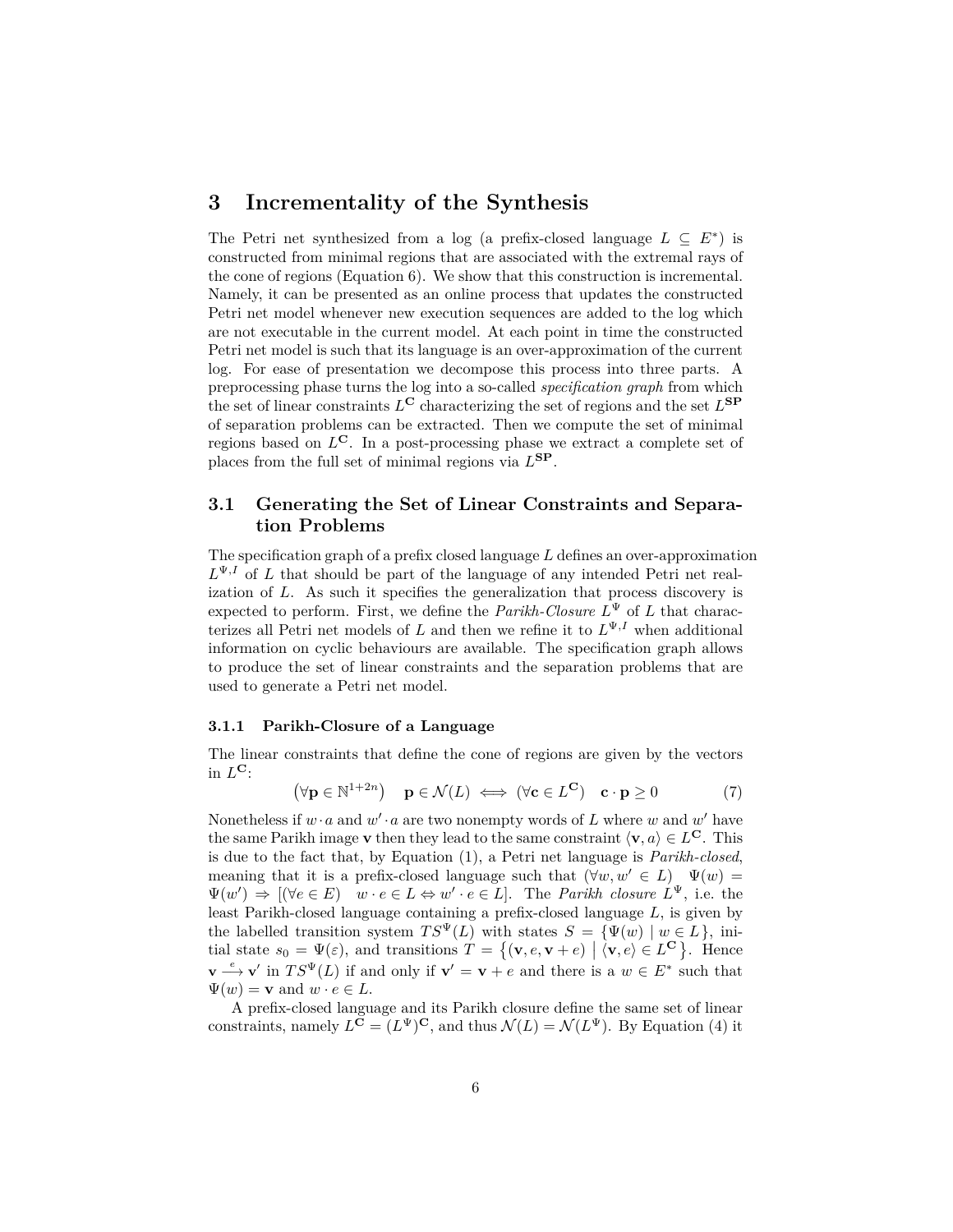

Figure 2: Abstraction  $TS^{\Psi}(L)$  of the log  $L =$  $\text{Pref}(\{abc, bad\})$ . It defines the language  $L^{\Psi} =$ Pref({*abc, bad, abd, bac*}).

follows that  $L^{\Psi} \subseteq \mathcal{L}(N)$  for every Petri net such that  $L \subseteq \mathcal{L}(N)$ . Note that the set of constraints *L* **<sup>C</sup>** and the set of separation problems *L* **SP** of a Parikh-closed language *L* are disjoint and determine each other.

#### **3.1.2 Taking cyclic behaviours into account**

The transition system  $TS^{\Psi}(L)$  allows to produce each constraint  $\mathbf{c} \in L^{\mathbf{C}}$  and separation problem  $sp \in L^{SP}$  only once and its size is expected to be much smaller than the size of the log *L*. It can be seen as an approximation of the reachability graph of the Petri net to be synthesized. Nonetheless, this transition system is acyclic whereas the reachability graph of the Petri net synthesized from the log will usually contain cycles. We obtain a much more accurate specification of the expected model if we have knowledge about the cyclic behaviours. For instance one often considers that a complete transaction, or treatment of a case, in a workflow system does not affect the internal state of the system. This property, called *soundness* [12], means that after the treatment of a case the system recovers its initial state where it can initiate a new case. Each execution sequence is related to some case and we can assume to be able to distinguish a completed execution from a partial execution of a case. For that purpose let us assume that  $L$  is the prefix-closure of its set  $L_{\text{max}}$  of maximal elements (for the prefix order relation). Words in *L*max would correspond to complete executions of a case and their Parikh vectors should be *T*-invariants for the Petri net to be synthesized, whose prefix language should therefore contain the prefix-closure of the  $\omega$ -language  $L_{\text{max}}^{\omega}$ .

We obtain the specification graph  $TS^{\Psi,I}(L)$  as a quotient of  $TS^{\Psi}(L)$  using the linear transformation induced by the Gaussian elimination. More precisely we let  $EQ = EQ_1 \cup EQ_2$  where initially  $EQ_1$  consists of equations **v** = 0 for each generator **v** of *I* and  $EQ_2 = \emptyset$  and we transform this system into equivalent  $\sum \lambda_i a_i = 0$  in  $EQ_1$  and an index *i* such that  $\lambda_i \neq 0$ . We remove this equation systems of equations until  $EQ_1 = \emptyset$ . At each stage we choose an equation from  $EQ_1$  and add it to  $EQ_2$  in the form  $a_i = \sum_{j \neq i} \frac{-\lambda_j}{\lambda_i}$  $\frac{\partial^2 A_j}{\partial x_i} a_j$ , and replace all occurrences of  $a_i$  in all the other equations of  $EQ$  by the corresponding value. We suppress equations of the form  $0 = 0$  that may appear in  $EQ<sub>1</sub>$  on that occasion. One ends up with a system of equations of the form  $a_i = \sum_{j \in J} q_{i,j} a_j$ for every  $i \notin J$  with rational coefficients  $q_{i,j}$ . This system can then be presented as equations with integral coefficients consisting of equations  $a_i = \sum_{j \in J} n_{i,j} a'_j$  for  $i \notin J$  and  $a_j = n_j a'_j$  for  $j \in J$ . It defines a linear transformation  $\pi_I$  from  $\mathbf{Z}^E$  to  $\mathbf{Z}^{E'}$  where  $E' = \{a'_j \mid j \in J\}$ . Two states of  $TS^{\Psi}(L)$ , or more generally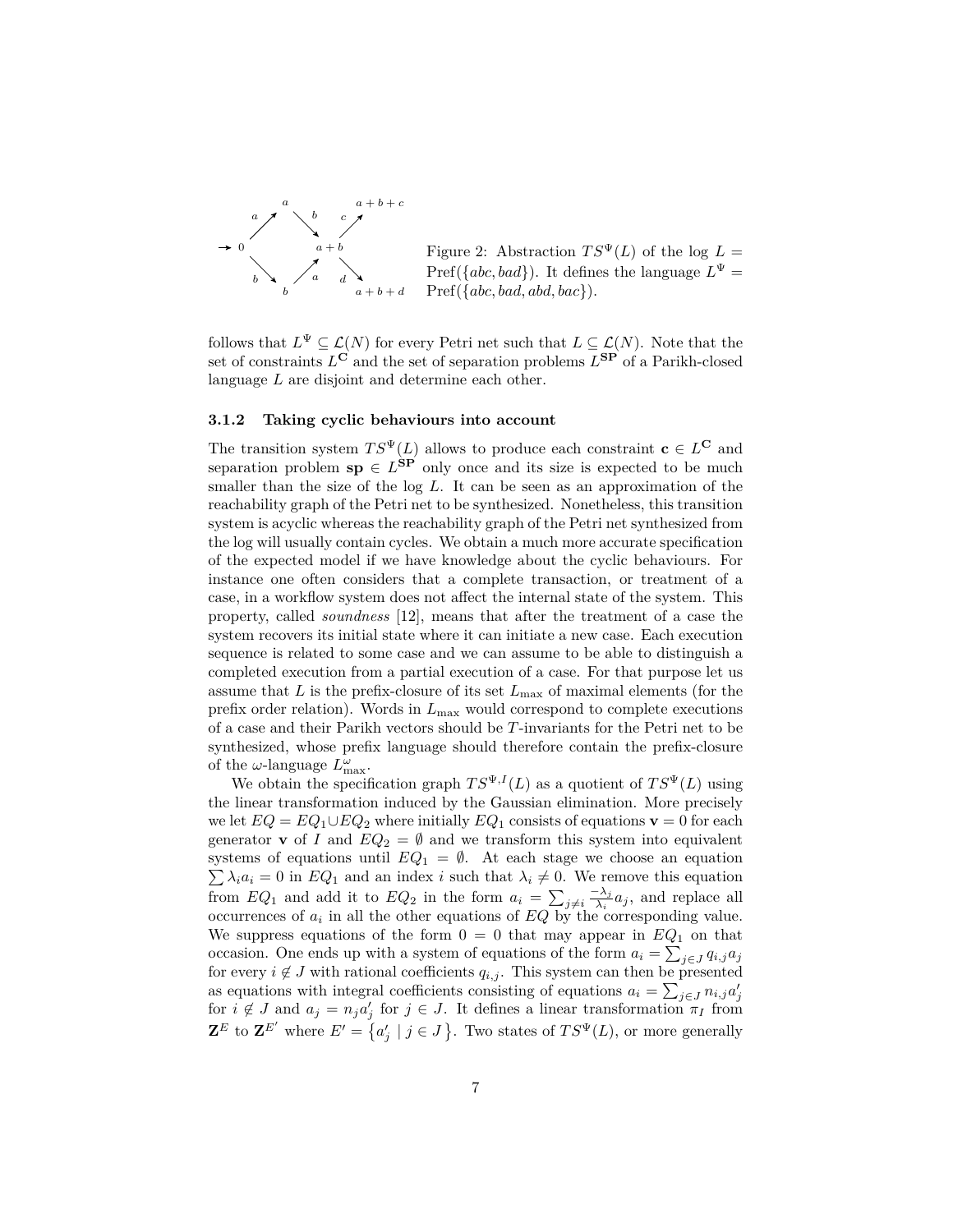two vectors of  $\mathbb{Z}^E$ , are said to be *equivalent modulo I*, in notation  $\mathbf{v} \equiv_I \mathbf{v}'$  when  $\pi_I(\mathbf{v}) = \pi_I(\mathbf{v}')$ . Thus the resulting quotient graph  $TS^{\Psi,I}(L)$  embeds into the lattice  $\mathbf{Z}^{E'}$ .



Figure 3: Illustration of the construction of  $TS^{\Psi,I}(L)$  with  $L_{\text{max}}$  = {*ccadb, cbcccdb, caacdadb*}. *I* is generated by the vectors  $a+b+2c+d$ ,  $2b+4c+d$ , and  $3a + b + 2c + 2d$ . By Gaussian elimination the system  $I = 0$  is transformed into the following system:  $a = d'$ ,  $b = -2c' + d'$ ,  $c = c'$ , and  $d = -2d'$ .

Say that a prefix-closed language *L* is *I*-saturated where *I* is a finitely generated subgroup of  $\mathbb{Z}^E$  if  $(\forall w, w' \in L)$   $\Psi(w') \equiv_I \Psi(w) \implies w \equiv_L w'$  where  $w \equiv_L w' \iff w^{-1}L = (w')^{-1}L$  is the Nerode equivalence. The language  $L^{\Psi,I}$  of  $TS^{\Psi,I}(L)$  is the least *I*-saturated language containing *L*, and one has  $L^{\Psi,I} \subseteq \mathcal{L}(N) \iff N \subseteq \mathcal{N}(L)$  for every Petri net *N* such that each element of *I* is an invariant of *N*, i.e. such that  $I \cdot N = 0$  where *I* is the matrix with row vectors  $\langle \mathbf{v} \rangle = (0; \mathbf{v}, -\mathbf{v})$  for **v** ranging over a set of generators for *I*.

Note that, even though one considers only the invariants associated with the completed executions, by Gaussian elimination we can also retrieve invariants associated with "inner" cyclic computations. For instance if *ad* and *abcd* are both in  $L_{\text{max}}$  we deduce that  $b + c$  is an invariant and thus infer that any word in  $a(bc)^*d$  belongs to every Petri net model that fits the log. More generally if  $L_{\max} \subseteq L'_{\max}$  is a finite but sufficiently large and representative subset of the set  $L'_{\text{max}}$  of maximal execution sequences of a Petri net (with language  $L'^{\omega}_{\text{max}}$ ) then *L*max will allow us to infer all the invariants of the net and by executing words in  $L_{\text{max}}$  in the model we will take all the transitions of its graph of reachable markings. In that case the specification graph  $TS^{\Psi,I}(L)$  will be isomorphic to the graph of reachable markings.

#### **3.1.3 Incremental computation of the specification graph**

The specification graph  $SG = TS^{\Psi, I}(L)$  can be constructed incrementally. Indeed, when a new sequence *w* is added to *L*max we "run" this sequence *w* in *SG* adding as many new states and transitions as necessary. Each new transition induces an additional constraint in  $L^{\mathbf{C}}$  (which should be withdrawn from the set of separation problems) and each new state *s* induces the additional separation problems associated with the events *e* that are not allowed in this new state.<sup>6</sup>

<sup>&</sup>lt;sup>6</sup>More precisely the new states are  $\Delta(S, w) = {\pi_I(\Psi(w')) | w' \leq w} \setminus S$ , and the new transitions are  $\Delta(T, w) = \{(\pi_I(\Psi(w')), e, \pi_I(\Psi(w')+e) \mid w' \cdot e \leq w\}) \mid T \text{ where } w' \leq w \text{ means } w' \leq w\}$ that w' is some prefix of w. A new transition  $(s, e, s')$  induces a new constraint  $\langle v, e \rangle$  and each new state *s* and event *e* not allowed in *s* induces a new separation problem  $\{(\mathbf{v}, e) | e \in E\}$ where **v** is the Parikh image of some path from the initial state to state *s*.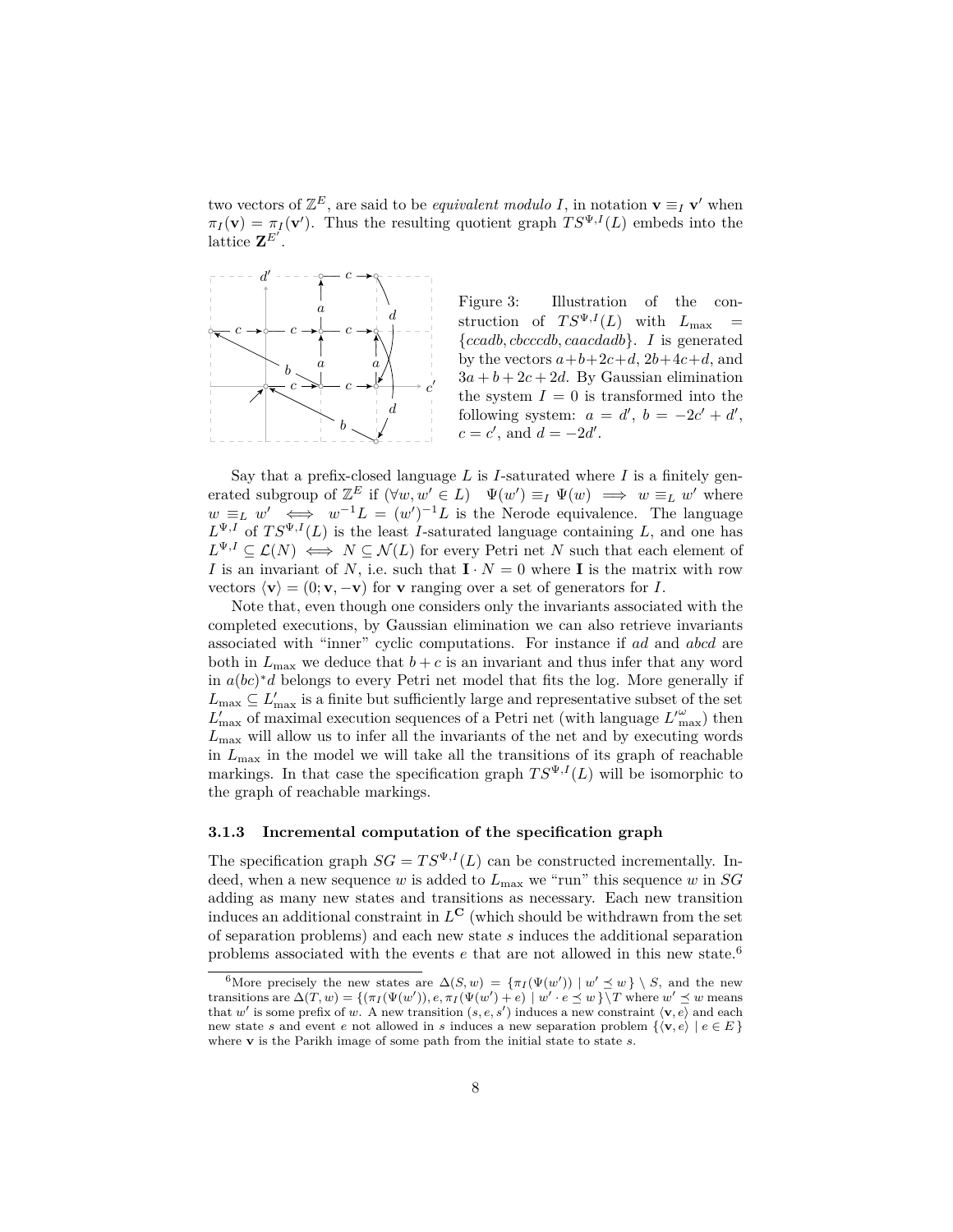Finally we also add the constraint  $\Psi(w) = 0$  to  $L^{\mathbb{C}}$  (by introducing the two inequalities  $\Psi(w) \geq 0$  and  $-\Psi(w) \geq 0$ , and we apply Gaussian elimination to update the representation of the specification graph. It is important to note that the production of constraints is monotonous (we add constraints). However, at each stage one can produce new separation problems and suppress some others at the same time.

### **3.2 Computing the Minimal Regions**

The computation of the set of extremal rays of the cone of regions is given in Algorithm (1).

| <b>Algorithm 1</b> Computation of the minimal regions                                                                                                                        |
|------------------------------------------------------------------------------------------------------------------------------------------------------------------------------|
| Invariant $\mathcal{R}(L) = \{ \mathbf{x} \in \mathbb{Q}^{1+2n} \mid \mathbf{x} \geq 0 \land L^{\mathbf{C}} \mathbf{x} \geq 0 \} = \{ \mathbf{y}R \mid \mathbf{y} \geq 0 \}$ |
| where the columns of R are the extremal rays of $\mathcal{R}(L)$                                                                                                             |
| <b>Initially</b> $L^{\mathbf{C}} = \emptyset$ and $R = I_{1+2n}$                                                                                                             |
| <b>if</b> some update of the log induces new constraints then                                                                                                                |
| $L^{\mathbf{C}} \leftarrow L^{\mathbf{C}} \cup C$ where C are new constraints                                                                                                |
| $\mathcal{R}(L) = \{ \mathbf{x} \in \mathbb{Q}^{1+2n} \mid \exists \mathbf{y} \geq 0 \mid \mathbf{x} = \mathbf{y}R \land C\mathbf{x} \geq 0 \}$                              |
| for all constraint (row) $\mathbf c$ of $C$ do                                                                                                                               |
| We update R by intersecting the cone $\mathcal{R} = \{yR \mid y \ge 0\}$                                                                                                     |
| with the half-space $\mathcal{H}_{\mathbf{c}} = {\mathbf{x} \in \mathbb{Q}^n \mid \mathbf{c} \cdot \mathbf{x} \geq 0}$                                                       |
| $R^{>0} \leftarrow {\mathbf{r} \in R \mid \mathbf{c} \cdot \mathbf{r} > 0}$                                                                                                  |
| $R^{<0} \leftarrow {\mathbf{r} \in R \mid \mathbf{c} \cdot \mathbf{r} < 0}$                                                                                                  |
| $R \leftarrow R \setminus R^{\leq 0}$                                                                                                                                        |
| for all $r^+ \in R^{>0}$ and $r^- \in R^{<0}$ with $r^+$ and $r^-$ adjacent in R do                                                                                          |
| let $\mathbf{r} = (-\mathbf{c} \cdot \mathbf{r}^-)\mathbf{r}^+ + (\mathbf{c} \cdot \mathbf{r}^+) \mathbf{r}^-$                                                               |
| <b>r</b> is the ray of the face generated by $r^+$ and $r^-$ that lies in the                                                                                                |
| hyperplane $\{ \mathbf{x} \in \mathbb{Q}^{1+2n} \mid \mathbf{c} \cdot \mathbf{x} = 0 \}$                                                                                     |
| $R \leftarrow R \cup \{r\}$                                                                                                                                                  |
| end for                                                                                                                                                                      |
| end for                                                                                                                                                                      |
| end if                                                                                                                                                                       |
|                                                                                                                                                                              |

It is a slight adaptation of the corresponding algorithm given in [3, p. 208] that emphasizes its incrementality.

In the course of this algorithm we have to compute the adjacency relation between the extremal rays. We recall the following alternative characterization of this relation: Given a matrix *A*, the corresponding *polyhedral cone* is  $C(A) = \{ \mathbf{x} \in \mathbb{Q}^n \mid A\mathbf{x} \ge 0 \}$ . Two extremal rays  $\mathbf{r}_1$  and  $\mathbf{r}_2$  are adjacent in  $\mathcal{R} = \{yR \mid y \ge 0\}$  if and only if there does not exist another extremal ray  $\mathbf{r}_3$ (i.e. distinct from  $\mathbf{r}_1$  and  $\mathbf{r}_2$ ) with supp<sub>*A*</sub>( $\mathbf{r}_3$ ) ⊆ supp<sub>*A*</sub>( $\mathbf{r}_1$ ) ∪ supp<sub>*A*</sub>( $\mathbf{r}_2$ ) where  $\text{supp}_A(\mathbf{r}) = {\mathbf{a} \in A \mid \mathbf{a} \cdot \mathbf{r} > 0}.$  If *A'* is obtained from *A* by adding a new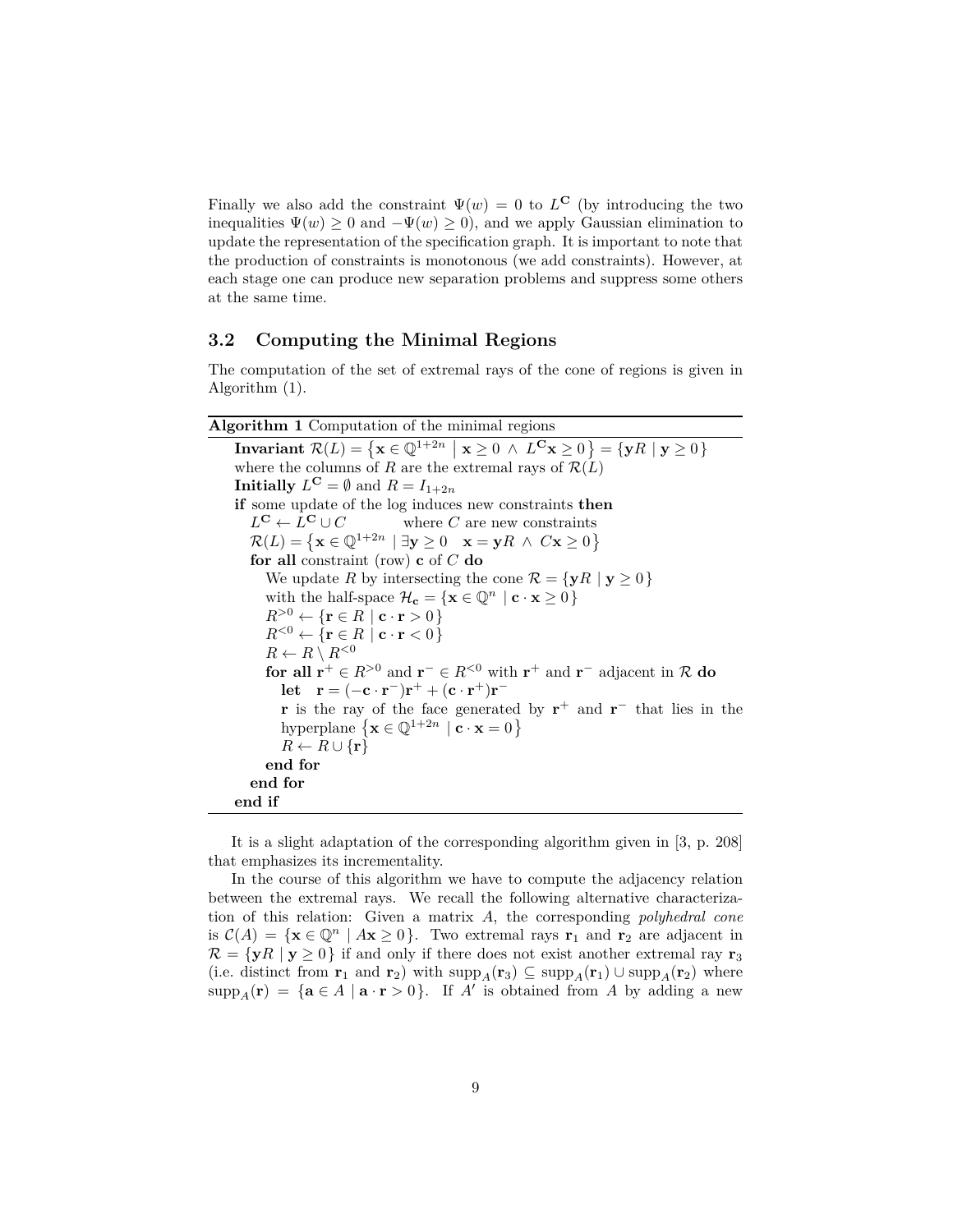constraint **c** and **r**  $\in$  *R* \ *R*<sup><0</sup> then

$$
supp_{A'}(\mathbf{r}) = supp_A(\mathbf{r}) \cup \{c\} \text{ if } \mathbf{r} \in R^{>0}
$$
  
= supp<sub>A</sub>(\mathbf{r}) \text{ if } \mathbf{c} \cdot \mathbf{r} = 0

We further compute supp<sub> $A$ <sup> $\ell$ </sup>(**r**) for the newly introduced extremal rays. We then</sub> use the above characterization to update the adjacency relation, knowing that two extremal rays  $\mathbf{r}_1$  and  $\mathbf{r}_2$  in  $R \setminus R^{<0}$  are adjacent in  $C(A)$  if and only if they are adjacent in  $C(A')$ .

In addition to the above incremental computation of the set of the minimal regions we also need to update the value of a Boolean matrix **SEP** that records those regions solving each separation problem. The rows of matrix **SEP** are indexed by the extremal rays **r**, its columns by the separation problems  $sp \in L^{SP}$ and  $\mathbf{SEP}(\mathbf{r},\mathbf{sp}) = \mathbf{true} \iff \mathbf{r} \cdot \mathbf{sp} < 0$ . When language L is upgraded to  $L' \supset L$  we suppress (respectively add) the rows corresponding to the extremal rays that disappear (resp. appear) according to Algorithm (1). Similarly we suppress the columns corresponding to the elements of  $(L')^{\mathbf{C}} \cap L^{\mathbf{SP}}$  (separation problems that become constraints) and add new columns associated with  $(L')^{\text{SP}} \setminus L^{\text{SP}}$  (new separation problems). Finally we compute the entries associated either with a new extremal ray or a new separation problem.

#### **3.3 Extracting a Petri Net Model**

The method can be adapted to *pure* Petri net by encoding a place *p* as the vector  $\mathbf{p} = (M_0(p); \mathbf{P} - p^{\bullet})$ , the definition of matrix  $L^{\mathbf{C}}$  is not modified but we replace the constraint  $\mathbf{r} \geq 0$  in the definition of the cone of regions (Equation 6) by  $r_0 \geq 0$ . The Petri net associated with the whole set of minimal regions provides the model in this class whose language is the least over-approximation of the log. However as illustrated by the example given in Figure 4 this solution may contain redundant places.

Simple heuristics can be put forward to construct a complete subset of minimal regions. For instance one can iteratively select some region *r* that solves the largest number of separation problems, and suppress from matrix **SEP** the columns that corresponds to separation problems solved by  $r$ , and the row associated with *r*. The procedure stops when no separation problems remains (matrix **SEP** is empty) or if none of the remaining separation problems can be solved by the remaining regions (all entries of **SEP** are zeroes). Even though in practice this algorithm performs quite well it does not necessarily produce the simplest Petri net over-approximation of the log. We can improve the constructed model by applying the following linear programming problem to that initial solution. Let the *weight*  $w(\mathbf{r}) \in \mathbb{N}$  of a region  $\mathbf{r} \in \mathcal{R}(L)$  describe how complicated the region **r** is. For example, it can be measured by its initial value together with the sum of its flow arc inscriptions:  $w(\mathbf{r}) = \sum_{i=0}^{2n} r_i$ . For **r** ∈ R(*L*), the variable  $x$ **r** ∈ {0, 1} has value 1 iff the region **r** is part of the solution  $R = \{ \mathbf{r} \in \mathcal{R}(L) \mid x_{\mathbf{r}} = 1 \}.$  Similarly, for  $\mathbf{sp} \in L^{\mathbf{SP}}$ , the variable  $y_{\mathbf{sp}} \in \{0, 1\}$ has value 1 only if some region  $\mathbf{r} \in R$  solves sp. A pair  $(\mathbf{x}, \mathbf{y})$  is a *potential solution* if it satisfies  $y \leq x \cdot$  **SEP**, which means that for each separation problem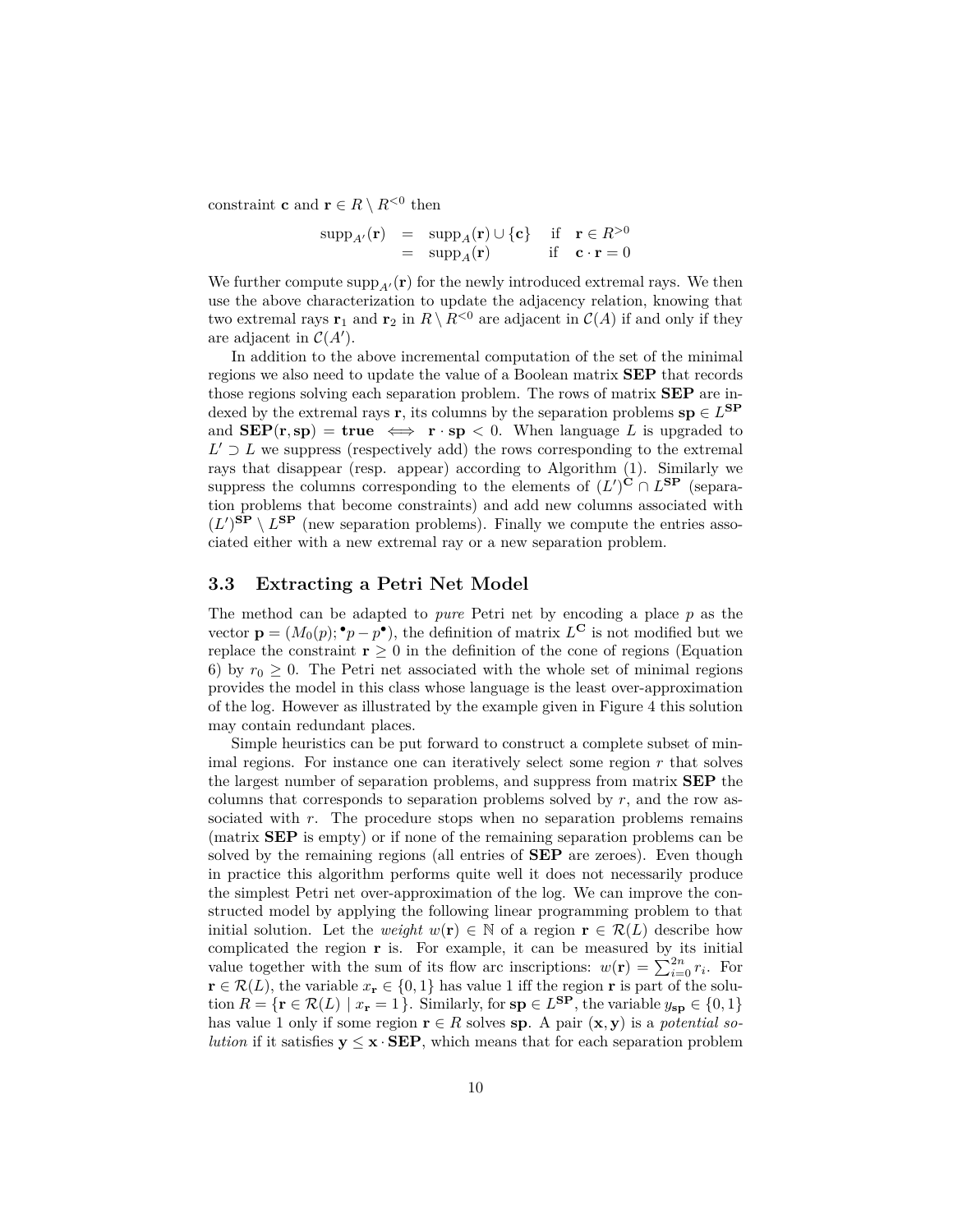

Figure 4: Petri net associated with the set of minimal *pure* regions computed from the specification graph of Fig. 3. Places  $p_4$  and  $p_5$  are redundant and can be removed. The corresponding regions do not solve any separation problem that cannot already be solved by the other three places. The restriction to the set  $\{p_1, p_2, p_3\}$  is the Petri net of Fig. 1 whose marking graph can be compared to the specification graph of Fig. 3. This Petri net thus provides the least over-approximation of the log with a pure Petri net language. However, without the restriction to pure Petri nets, this specification graph would be realisable exactly.

**sp** which is supposed to be solved  $(y_{\text{sp}} = 1)$ , there is indeed a region **r** in the solution  $(x_{\bf r} = 1)$  that solves it  $({\bf SP}({\bf r},{\bf sp}) = 1)$ . The weight of a potential solution  $(\mathbf{x}, \mathbf{y})$  is then the value  $\sum_{x_{\mathbf{r}}=1} w(\mathbf{r}) = \mathbf{x} \cdot \mathbf{w}$ . Solving the optimization problem

 $\min\{\text{weight}(\mathbf{y}) = \arg\min_{\mathbf{x}} \{\mathbf{x} \cdot \mathbf{w} \mid \mathbf{y} \leq \mathbf{x} \cdot \mathbf{SEP}\}\$  (8)

leads to a set of regions with minimal weight that solves every separation problem **sp** such that  $y_{\rm sp} = 1$ . In particular if vector **y** encodes the set of solvable separation problems we obtain a complete set of regions with a minimal weight. By doing so we put emphasis on *precision*, by finding optimal models that provide a minimal over-approximation and then on *simplicity* by selecting among these models one with a minimal weight. Priority is thus given to precision over simplicity.

We may be interested to find alternative models that are less precise but simpler. For that purpose we quantify the penalty of not solving a separation problem by introducing the *cost*  $c(\mathbf{sp}) \in \mathbb{N}$  of a separation problem  $\mathbf{sp} \in L^{\mathbf{SP}}$ . For instance, one can count the number of words in the log that lead to some state *s* of the specification graph. If only few words reach state *s*, then the cost of a separation problem  $s\mathbf{p} = \langle \mathbf{v}, e \rangle$  is low. This is in particular the case when state *s* has just been introduced due to an update of the log. The cost of a solution  $(\mathbf{x}, \mathbf{y})$  is given by  $\sum_{y_{\text{sp}}=0} c(\text{sp}) = (\mathbf{1} - \mathbf{y}) \cdot \mathbf{c}$ . We are interested in solutions  $(x, y)$  which have a low weight and a low cost. Since these two goals are conflicting, there is no unique best solution, but a Pareto front of pairwise incomparable solutions. To find all solutions in the Pareto front, we solve a series of integer linear programming problems. We start from a complete set of regions with an optimal weight computed as indicated above. Thus  $y_0$  encodes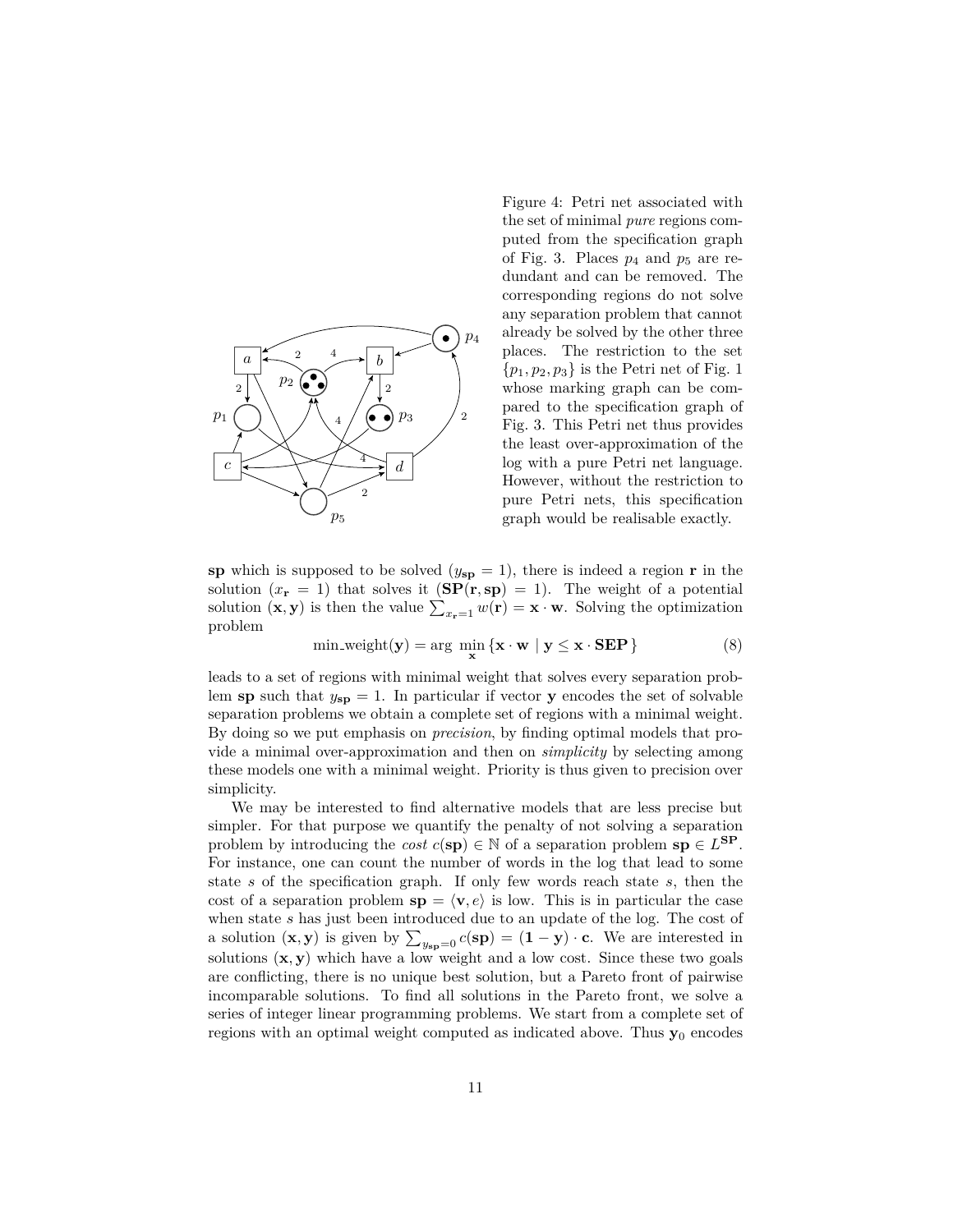the set of solvable separation problems and  $\mathbf{x}_0 = \min$  weight $(\mathbf{y}_0)$  is a complete set of regions of minimal weight. Given a solution  $(\mathbf{x}_i, \mathbf{y}_i)$ , we can find the next solution  $(\mathbf{x}_{i+1}, \mathbf{y}_{i+1})$  that is part of the Pareto front and has lower weight via:

$$
\mathbf{y}_{i+1} = \arg \min_{\mathbf{y}} \left\{ (\mathbf{1} - \mathbf{y}) \cdot \mathbf{c} \mid (\exists \mathbf{x}) \quad \mathbf{y} \le \mathbf{x} \cdot \mathbf{SEP} \text{ and } \mathbf{x} \cdot \mathbf{w} < \mathbf{x}_i \cdot \mathbf{w} \right\} \tag{9}
$$

and  $\mathbf{x}_{i+1} = \min$ -weight $(\mathbf{y}_{i+1})$ . Solving the previous problem with  $i = 0$  provides a solution  $(\mathbf{x}_1, \mathbf{y}_1)$  that has slightly higher cost than  $(\mathbf{x}_0, \mathbf{y}_0)$ , but its weight is better. Iterating this procedure provides a series of points on the Pareto front. This can be repeated until we reach the solution with an empty set of regions and the maximal cost, max $\text{cost} = \sum c(\text{sp})$ , at which point the complete Pareto front was found. More realistically we will stop when the cost reaches a threshold indicating that the solution generalises too much, or we will limit ourselves to the first two or three solutions.

Note that this process is incremental, because algorithms that solve integer linear optimisation problems work by having a current solution that is improved upon. Thus, if the problem to solve changes, the optimal solution that was previously found provides a good initial solution to start from.

## **4 Conclusion**

As mentioned in the introduction Process Discovery puts emphasis on the following criteria: *Replay-fitness* states that the model is able to reproduce the executions in the log, *Generalization* is the ability to learn behaviours of the system from the set of samples found in the log, *Precision* stipulates that the generated model does not generalize too much, and finally *Simplicity* states that the model has a small size and complexity.

According to the principle of parsimony (a.k.a. Occam's Razor) generalization makes sense when the produced model provides the simplest explanation for the observed behaviour. Hence it should maximize Replay-fitness and Simplicity. The log does not contain all the behaviors of the intended model mainly because of concurrency and the existence of cyclic behaviours. The construction of the specification graph takes these two aspects into account to obtain the optimal level of generality: it characterizes the Petri net models that fit to the log and whose invariants contain the Parikh images of cycles. A Petri net system synthesized from a set of minimal regions always provides an over-approximation of the language given as input. We thus have *perfect replay-fitness*. The approximation is the more precise as we consider more regions. Hence we obtain the more precise model by considering the whole set of minimal regions. Nonetheless optimality w.r.t. language inclusion does not guarantee simplicity of the model. For that purpose we presented some heuristics to extract a *complete* subset of minimal regions that minimize the size and complexity of the model. Completeness means that the selected regions witness all solvable instances of separation problems. For that reason it produces a Petri net with a *suboptimal* language. The optimal language is obtained when all separations problems can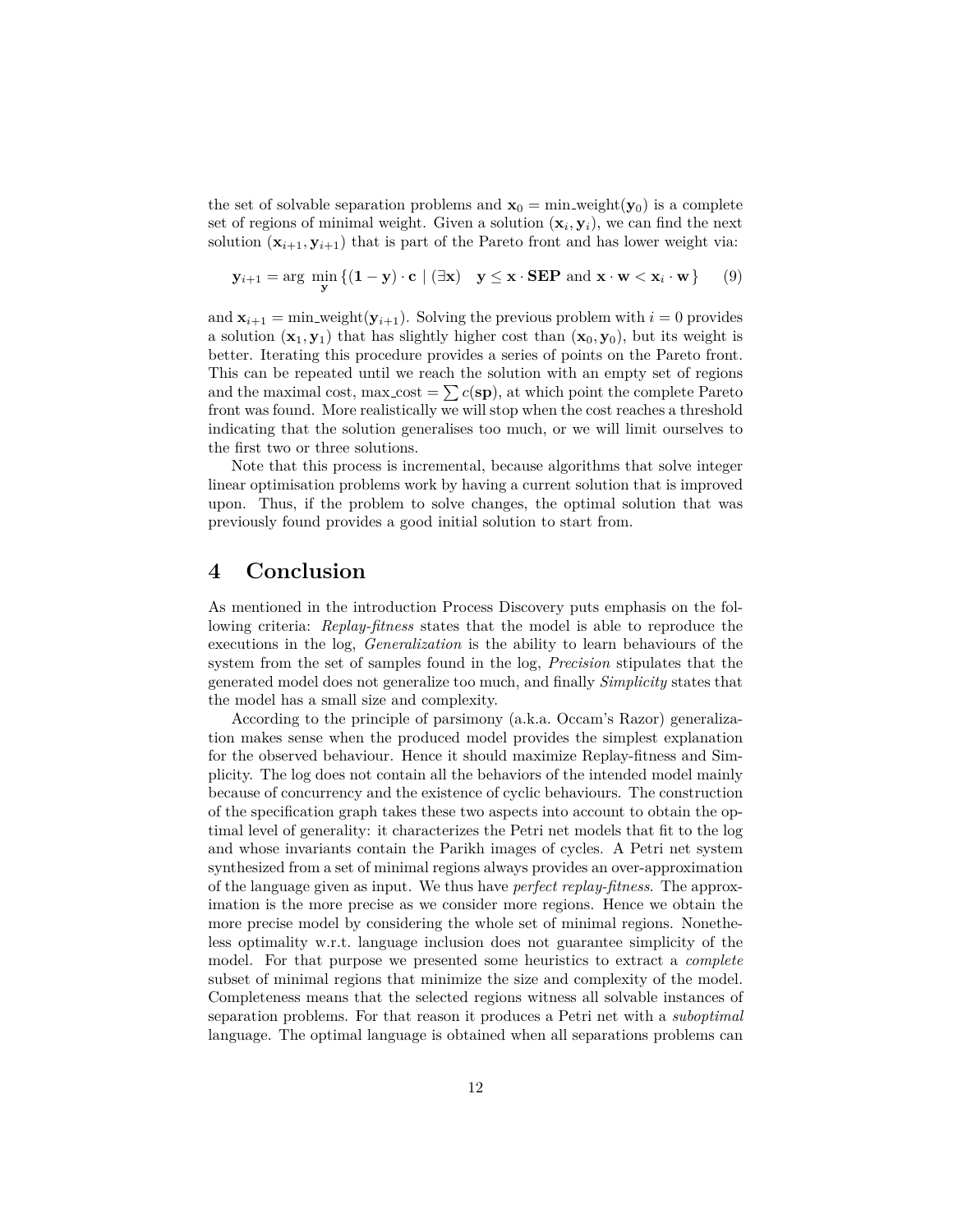be solved. Then one can use integer linear programming to find such a suboptimal solution with a minimal weight, hence a model as simple as possible amongst this set of best precise candidates. Finally one can also generate some alternative solutions that are simpler but less precise. To sum up the presented method provides a good compromise between the ability to infer behaviours of the system from the set of observations while ensuring a parsimonious model, in terms of fitness, precision and simplicity.

All used algorithms are incremental which means that one can modify the produced model when new observations are reported without reconstructing the model from scratch. Incrementality has been overlooked in the context of process discovery because a log is usually a very large, and hopefully representative, set of executions sequences and therefore we do not expect to gain new information from the observation of extra runs. We think that incrementality is nevertheless an important feature when the process under observation can evolve and produce new behaviours due to some modifications in the organization. In that respect, it might also be interesting to account for behaviours that disappear. For that purpose we might choose to discard executions sequences in log after a certain amount of time. However, in that situation, reminiscent of the *the logic of theory change* [14], we lose monotony and it is not at all clear that our method can easily be amended for that purpose. This question may be the subject of future research.

## **References**

- [1] Ehrenfeucht A, Rozenberg G. Partial 2-structures; Part I: Basic Notions and the Representation Problem. Acta Informatica. 1990;27:315–342. doi:10.1007/BF00264611.
- [2] Ehrenfeucht A, Rozenberg G. Partial 2-structures; Part II: State Spaces of Concurrent Systems. Acta Informatica. 1990;27:343–368. doi:10.1007/BF00264612.
- [3] Badouel E, Bernardinello L, Darondeau P. Petri Net Synthesis. Springer; 2015. doi:10.1007/978-3-662-47967-4.
- [4] Badouel E, Bernardinello L, Darondeau P. Polynomial Algorithms for the Synthesis of Bounded Nets. In: Mosses PD, Nielsen M, Schwartzbach MI, editors. TAPSOFT'95. vol. 915 of Lecture Notes in Computer Science. Springer; 1995. p. 364–378. doi:10.1007/3-540-59293-8 207.
- [5] Darondeau P. Deriving Unbounded Petri Nets from Formal Languages. In: CONCUR'98 Concurrency Theory. vol. 1466 of Lecture Notes in Computer Science. Springer; 1998. p. 533–548. doi:10.1007/BFb0055646.
- [6] Lorenz R, Juh´as G, Mauser S. How to synthesize nets from languages A Survey. In: Proceedings of the 2007 Winter Simulation Conference. IEEE; 2007. p. 637–647. doi:10.1109/WSC.2007.4419657.